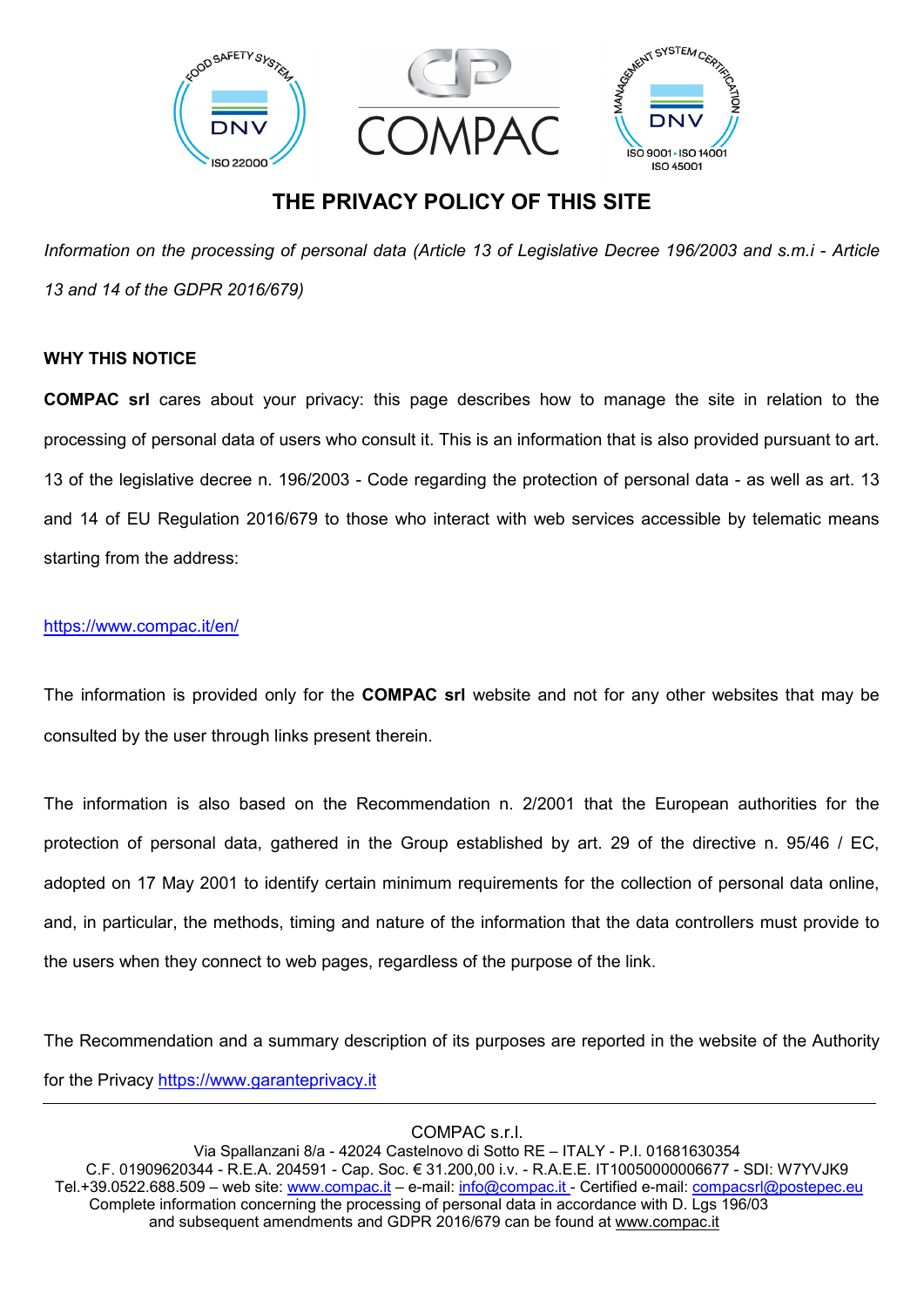

### **HOLDER OF THE TREATMENT**

Following consultation of this site, data relating to identified or identifiable persons may be processed. The Data Controller is **Compac s.r.l, Via Spallanzani 8 / A, 42024 Castelnovo di Sotto (RE)**

# **DATA PROTECTION MANAGER:**

The person in charge of data protection (DPO) has not been identified because the writer is not required to comply with art. 37 European Regulations 2016/679.

# **PURPOSE OF DATA PROCESSING**

The treatments related to the web services of this are only handled by technical staff, or by persons in charge of occasional maintenance operations.

The personal data provided by users who submit requests for membership to the services offered are used only to perform the service or provision requested and are communicated to third parties only if this is necessary for that purpose.

Regarding to the subscription to the newsletter service, the User will receive from the Owner a periodic newsletter containing information in relation to news relevant to the sector relating to the activities of the Owner or, to submit offers, promotions and commercial opportunities of the Owner.

The User data collected by the Owner for this purpose include: name, surname, telephone number and e-mail address. Other data entered are optional and will be processed by the Data Controller in compliance with current legislation

### **METHOD OF TREATMENT AND DATA CONSERVATION PERIOD**

Personal data are processed with automated tools for the time strictly necessary to achieve the purposes for

COMPAC s.r.l. Via Spallanzani 8/a - 42024 Castelnovo di Sotto RE – ITALY - P.I. 01681630354 C.F. 01909620344 - R.E.A. 204591 - Cap. Soc. € 31.200,00 i.v. - R.A.E.E. IT10050000006677 - SDI: W7YVJK9 Tel.+39.0522.688.509 – web site: [www.compac.it](http://www.compac.it/) – e-mail: [info@compac.it](mailto:info@compac.it) - Certified e-mail: [compacsrl@postepec.eu](mailto:compacsrl@postepec.eu) Complete information concerning the processing of personal data in accordance with D. Lgs 196/03 and subsequent amendments and GDPR 2016/679 can be found at [www.compac.it](http://www.compac.it/)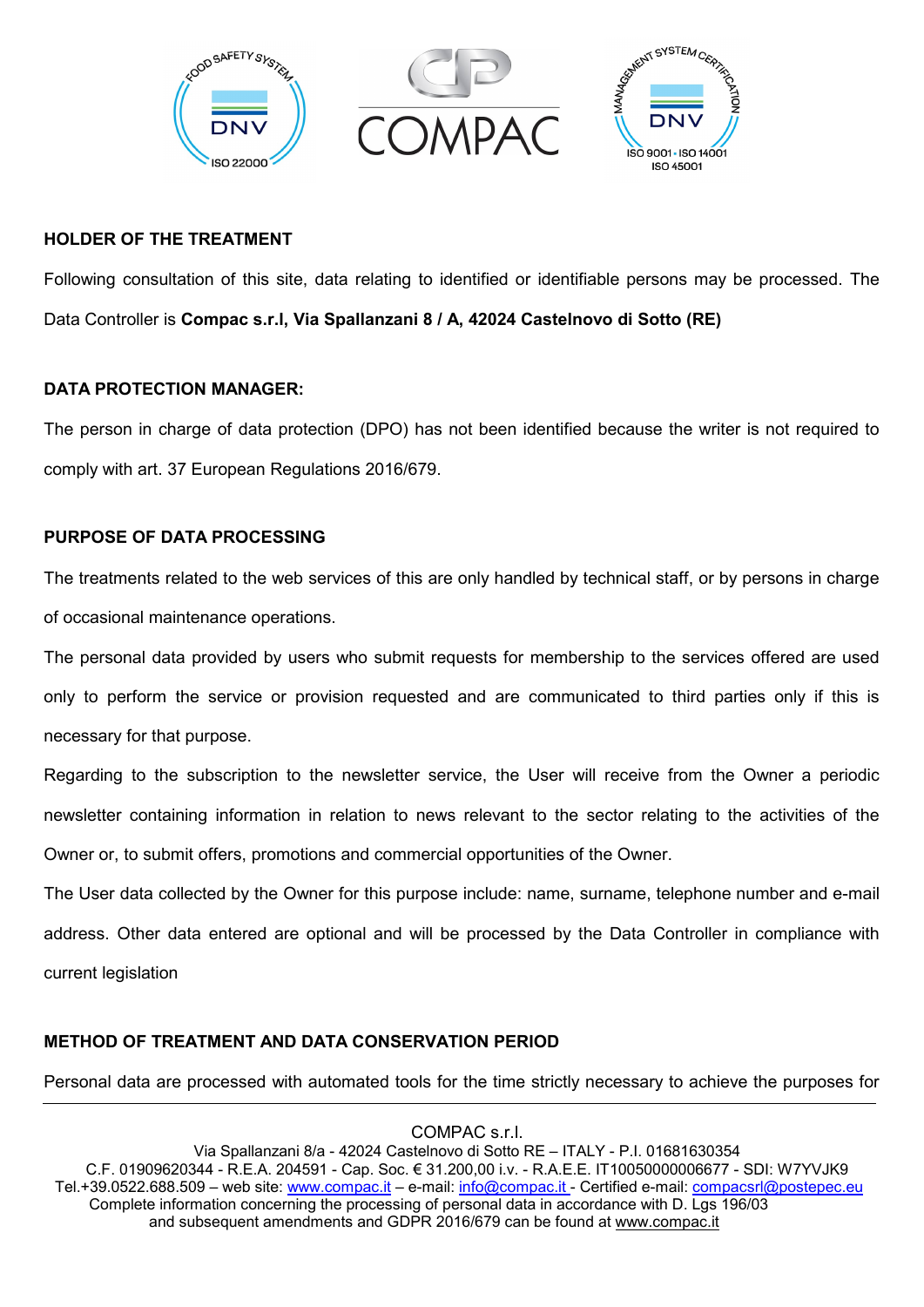

which they were collected.

Specific security measures are observed to prevent data loss, illicit or incorrect use and unauthorized access.

# **CONFERENCE AND OPTIONALITY OF DATA SUPPLY**

Apart from that specified for navigation data, the user is free to provide personal data contained in the informatic forms (form) of request to the Data Controller to access the services offered.

Failure to provide such data may make it impossible to obtain what has been requested.

The User can also easily object to further sending of newsletters by clicking on the unsubscribe link for the withdrawal of consent, which is present in each e-mail containing the newsletter. Once the consent has been revoked, the Data Controller will send the User an e-mail message to confirm that the consent has been revoked.

### **DATA COMMUNICATION**

The processing connected to the web services of this site takes place at the aforementioned headquarters of the Data Controller and is only handled by internal technical staff, or by any "External Data Processors", such as, by way of example, IT and logistics service providers functional to the operation of the service, outsourced or cloud computing service providers, professionals and consultants.

No data deriving from the web service is communicated or disseminated.

# **DATA DIFFUSION**

The personal data processed, in any way, will be brought to the knowledge of indeterminate subjects.

### **TRANSFER ABROAD**

The personal data processed will not be transferred abroad.

COMPAC s.r.l.

Via Spallanzani 8/a - 42024 Castelnovo di Sotto RE – ITALY - P.I. 01681630354 C.F. 01909620344 - R.E.A. 204591 - Cap. Soc. € 31.200,00 i.v. - R.A.E.E. IT10050000006677 - SDI: W7YVJK9 Tel.+39.0522.688.509 – web site: [www.compac.it](http://www.compac.it/) – e-mail: [info@compac.it](mailto:info@compac.it) - Certified e-mail: [compacsrl@postepec.eu](mailto:compacsrl@postepec.eu) Complete information concerning the processing of personal data in accordance with D. Lgs 196/03 and subsequent amendments and GDPR 2016/679 can be found at [www.compac.it](http://www.compac.it/)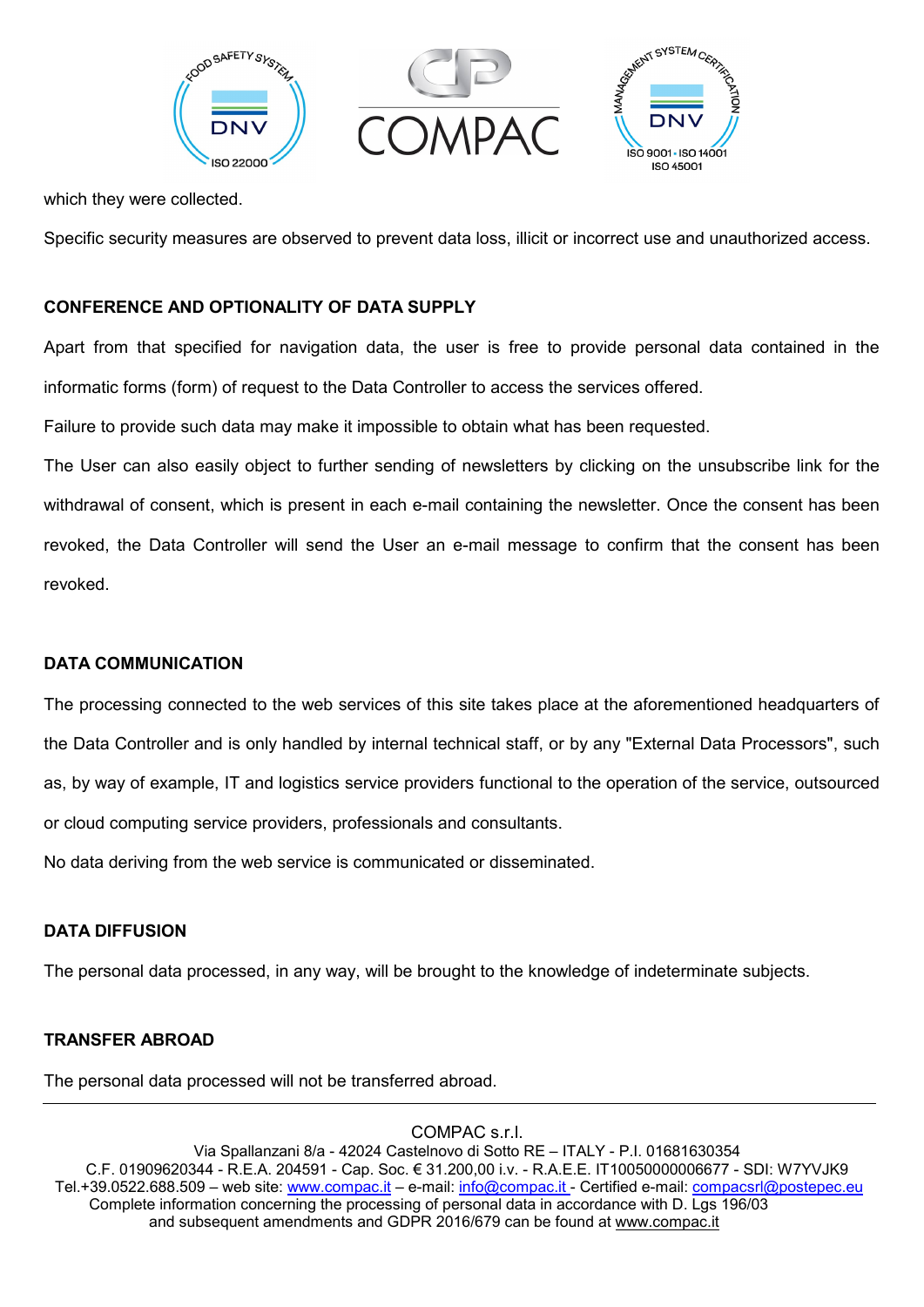

### **TYPES OF DATA PROCESSED**

#### **NAVIGATION DATA**

The computer systems and software procedures used to operate this website acquire, during their normal operation, some personal data whose transmission is implicit in the use of Internet communication protocols. This is information that is not collected to be associated with identified interested parties, but which by their very nature could, through processing and association with data held by third parties, allow users to be identified. This category of data includes IP addresses or domain names of the computers used by users connecting to the site, the addresses in the Uniform Resource Identifier (URI) notation of the requested resources, the time of the request, the method used to submit the request to the server, the size of the file obtained in response, the numerical code indicating the status of the response given by the server (success, error, etc.) and other parameters relating to the operating system and the user's computer environment.

These data are used for the sole purpose of obtaining anonymous statistical information on the use of the site and to check its correct functioning and are deleted immediately after processing. The data could be used to ascertain responsibility in case of hypothetical computer crimes against the site: except for this eventuality, the data on web contacts do not persist for more than seven days.

### **DATA SUPPLIED VOLUNTARILY BY USER**

The optional, explicit and voluntary sending of e-mails to the addresses indicated on this site entails the subsequent acquisition of the sender's address, necessary to respond to requests, as well as any other personal data included in the message.

Specific summary information will be progressively reported or displayed on the pages of the site prepared for particular services on request.

COMPAC s.r.l.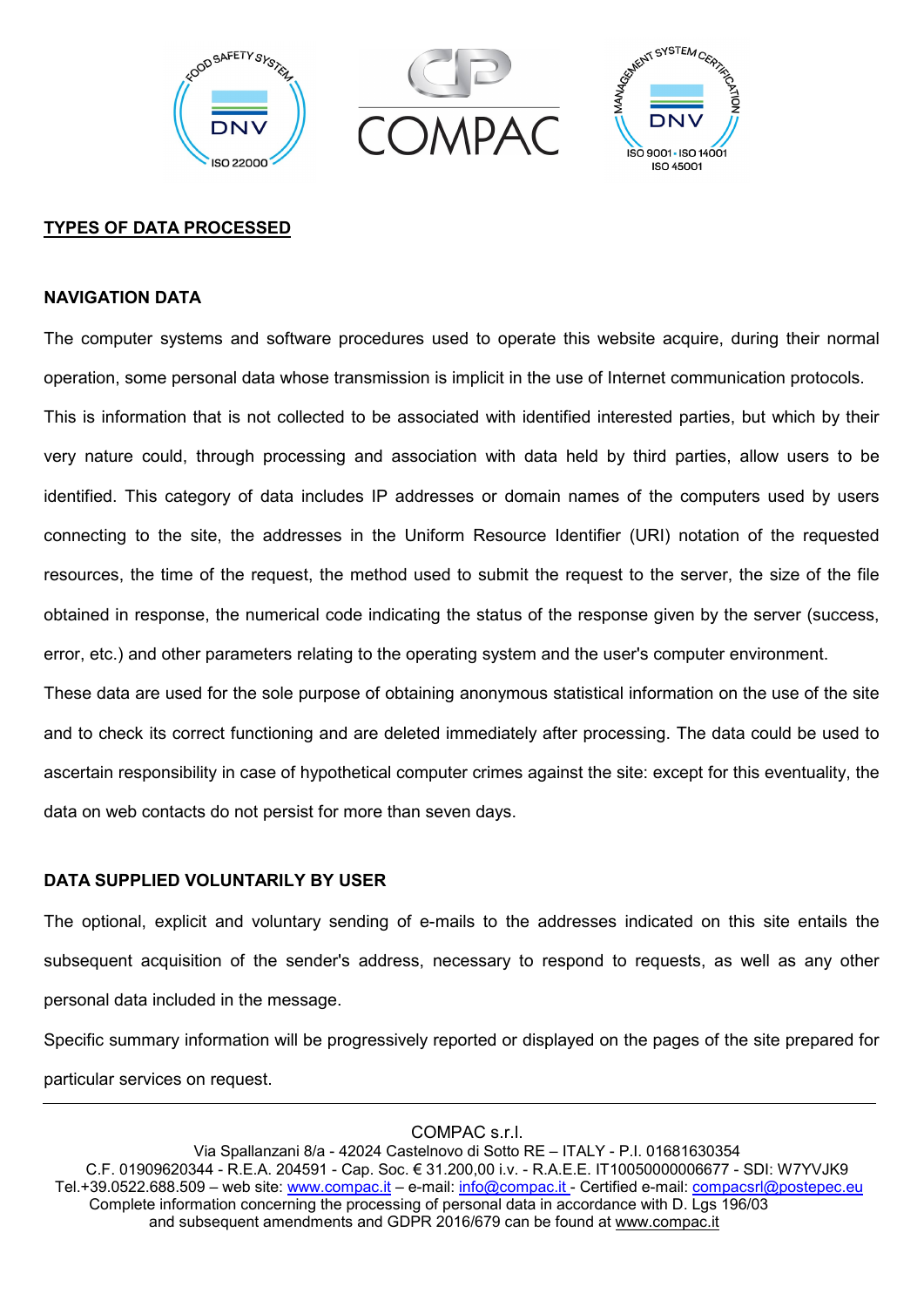

# **COOKIES**

The description of the type of cookies used, their management of use and purpose, is referred to the document

https://www.compac.it/doc/Cookie\_Policy\_Compac\_eng.pdf

# **RIGHTS OF THE INTERESTED**

The subjects to whom the personal data refer have the right at any time to obtain:

a) **access**, **updating**, **rectification** or, when interested, **integration** of data;

b) the **cancellation**, **transformation into anonymous form** or **blocking** of data processed in violation of the law, including data which need not be kept for the purposes for which the data were collected or subsequently processed;

c) the attestation that the operations referred to in letters a) and b) have been brought to the attention, also as regards their content, of those to whom the data have been communicated or disseminated, except in the case in which this fulfillment is proves impossible or involves the use of means that are manifestly disproportionate to the protected right.

Furthermore, Users have:

a) the right to **withdraw consent** at any time, if the processing is based on their consent;

b) the right (where applicable) to **data portability** (right to receive all personal data concerning them in a structured format, commonly used and readable by automatic device), the right to limit the processing of personal data and the **right to cancellation** ("right to be forgotten");

c) the **right to object**:

i) fully or partially, for legitimate reasons, to the processing of personal data concerning them, even if pertinent

COMPAC s.r.l.